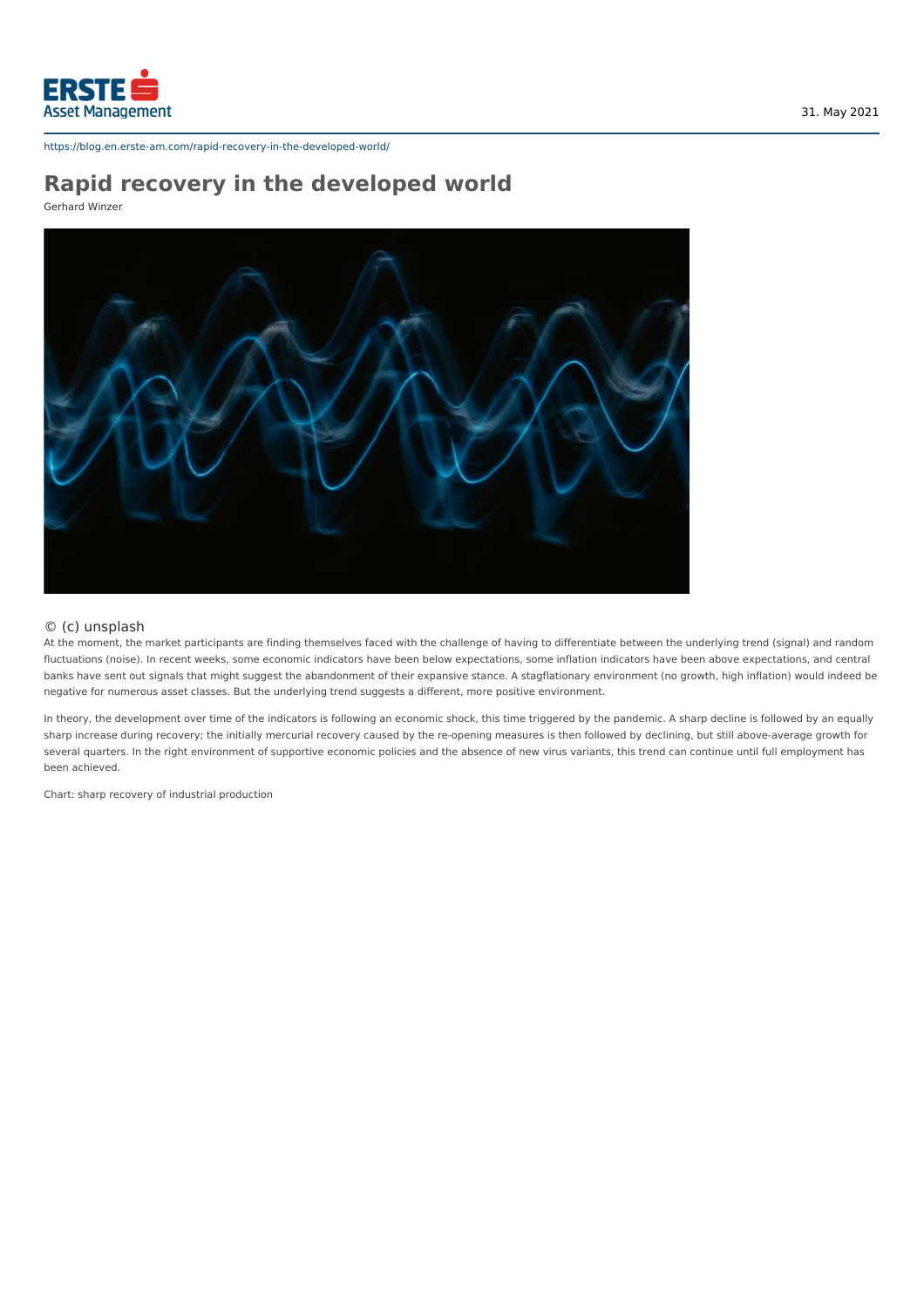## Sharp recovery of industrial production

(Index and Outlook 2001-2021)



Note: Past performance is no reliable indicator for future performance.

While reality sometimes deviates from theory, the indicators by and large support this narrative.

#### **Robust profit development of the companies**

**Resilience:** in numerous countries, the impact of the lockdown measures on GDP was less significant than expected in Q4 2020 and Q1 2021. The earnings development of Q1 2021 in the corporate sector came also as a positive surprise in many cases.

**Optimism:** the global and survey-based leading indicators are largely positive and thus suggest accelerating growth.

**Heterogeneity:** growth does not accelerate equally across all countries, nor by an equal degree. The differences are due to the pandemic development (high case numbers in India, third wave in Europe in spring), economic policies (fiscal packages in the USA), the economic structures (i.e. the ratio of contact-intensive and cyclical sectors), and the different capacities in healthcare management (i.e. lower in the emerging markets) and in economic policies (i.e. necessary interest rate hikes and less fiscal wiggle room in some emerging markets).

**Distortions:** some US economic indicators were weak in April. This was the result of the very strong March indicators due to the fiscal stimulus measures (i.e. normalisation in April) and of the bottlenecks in production (i.e. increase in order backlog).

**Bottlenecks:** the swift recovery has led to a situation where in some sectors supply cannot keep up with demand. This has resulted in increased prices for industrial metals, wood, energy, maritime transport, in lower production in supplier segments (cars), labour shortages in partial segments, and longer delivery times. Indeed, producer input and output prices have increased drastically on a global scale according to survey-based indicators. In accordance, producer prices have increased above average as well. The often-quoted rise in inflation in the USA in April (+0.9% m/m, core rate) was mainly due to the re-opening measures (hotels) and supply shortages (automotive sector).

Chart: higher input and output prices in the corporate sector (diffusion index)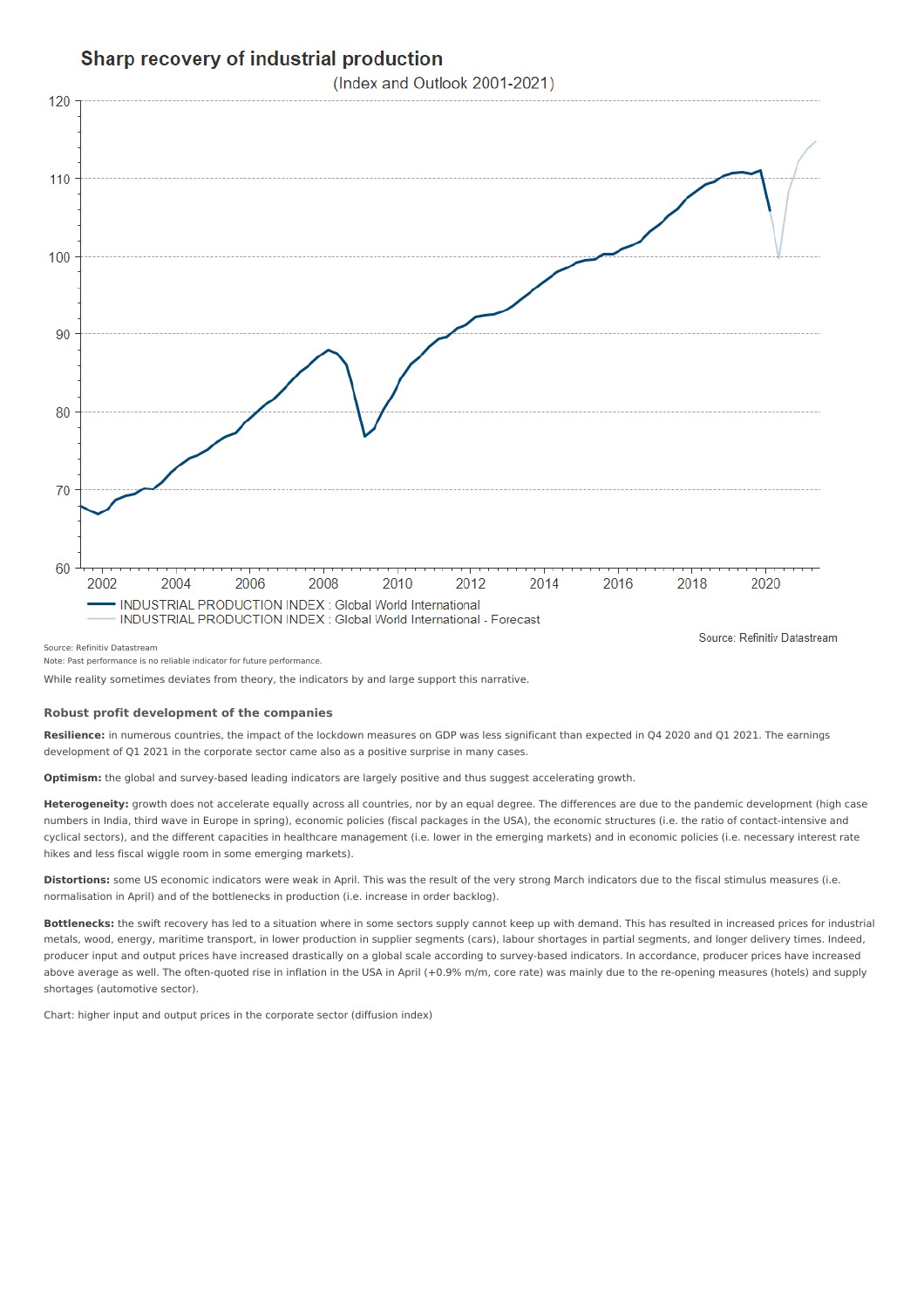**Global PMIs, Prices** 



Source: JP Morgan

Note: Past performance is no reliable indicator for future performance.

**Transitory rise in inflation:** in the most-likely-case scenario, these price developments are of a temporary nature. The necessary requirements for a structural rise in inflation are sustainably high economic growth rates after reaching full employment (N.B. expansive monetary and fiscal policies create a positive output gap) and rising inflation expectations from consumers and companies setting off a wage-price spiral. At the moment, even the USA is far from reaching full employment (N.B. employment 8.2 million below pre-covid levels). While the long-term inflation expectations have increased, they really represent a normalisation.

**Weakening in China:** the signs of an underlying weakening are becoming more plentiful. In particular, credit growth is falling. The negative credit impulse will weigh on domestic economic activity and also affect global export activity. This is counterproductive for a global recovery.

**Soft versus hard indicators:** the survey-based (soft) indicators have already increased to very high levels, suggesting a drastic improvement or hard indicators such as GDP and employment. While falling soft indicators in the coming months would not come as a surprise, they would not indicate an economic decline, but the normalisation of the initially high growth rates in Q2 and Q3.

**Conflict of goals:** the central banks in the developed economies are faced with a conflict of goals. They want to keep their foot on the gas for as long as possible (i.e. low key-lending rates, bond purchase programmes) in order to support the economy. The goals of the US Fed are maximum employment and an inflation rate of slightly above 2% to ensure the long-term inflation expectations remain stable at 2% (and do not fall). However, a sustainably expansive stance increases the risk of a bubble on the financial markets. The solution: slow and cautious tapering of the expansive policies.

**Abandonment of expansive stance:** more and more central banks (Bank of England, Bank of Canada) are indeed signalling the tapering of their bond purchase programmes via forward guidance. Even the Fed is talking about it and may make an announcement in summer. The big central banks remain cautious on keylending rates in their forward guidances. The general stance seems to be: let's wait until the goals (2% inflation, full employment) have been reached. This means the focus is on the past, not on projections. The initial interest rate hike in the USA could happen at the end of 2022. In contrast, some smaller central banks (Hungary, Czech Republic, Norway) have indicated interest rate hikes for this year already. Brazil, Russia, and Turkey are in a different ballpark altogether. Elevated inflation risks have already led them to step up key-lending rates significantly.**Fundamentals:** the vaccine programmes and the resulting re-opening measures, the high private savings ratio, catch-up effects, the fiscal stimuli (especially in the USA), and the expansive monetary policies will lead to high GDP growth rates in the coming quarters. The catch is that a lot of the good development has been priced into the low risk premiums of the various asset classes and that the government bonds will probably (continue to) rise. Generally speaking, as long as yields rise less significantly than profit growth rates, equities will remain attractive. However, high asset valuations lead to elevated volatility.

#### **Legal disclaimer**

This document is an advertisement. All data is sourced from Erste Asset Management GmbH, unless indicated otherwise. Our languages of communication are German and English.

The prospectus for UCITS (including any amendments) is published in Amtsblatt zur Wiener Zeitung in accordance with the provisions of the InvFG 2011 in the currently amended version.<br>Information for Investors pursuant to§2 AIFMG in connection with the InvFG 2011.

The fund prospectus, Information for Investors pursuant to§21 AIFMG, and the key investor document/KID can be viewed in their latest versions at the web site [www.erste-am.com](https://www.erste-am.com) within<br>the section mandatory publications or ob of the most recent publication of the fund prospectus, the languages in which the key investor document is available, and any additional locations where the documents can be obtained can<br>be viewed on the web site www.erste of the management company.

The management company can decide to revoke the arrangements it has made for the distribution of unit certificates abroad, taking into account the regulatory requirements.

This document serves as additional information for our investors and is based on the knowledge of the staff responsible for preparing it at the time of preparation. Our analyses and conclusions are general in nature and do not take into account the individual needs of our investors in terms of earnings, taxation, and risk appetite. Past performance is not a reliable indicator of the future performance of a fund. Please note that investments in securities entail risks in addition to the opportunities presented here. The value of shares and their earnings can rise and fall. Changes in exchange rates can also have a positive or negative effect on the value of an investment. For this reason, you may receive less than your originally invested<br>amount when you redeem your shares Investors pursuant to § 21 AIFMG, especially the risk notices they contain, before making an investment decision. If the fund currency is a currency other than the investor's home currency, changes in the corresponding exchange rate may have a positive or negative impact on the value of his investment and the amount of the costs incurred in the fund - converted into his home currency.

Please consult the corresponding information in the fund prospectus and the Information for Investors pursuant to § 21 AIFMG for restrictions on the sale of fund shares to American citizens. Misprints and errors excepted.



## **Gerhard Winzer**

Gerhard Winzer has worked at Erste Asset Management since March 2008. Up until March 2009, he was Senior Fund Manager in Fixed Income Asset Allocation; he has been Head Economist since April 2009.

He holds a degree from a polytechnical college and studied economics and business at Vienna University with a special focus on financial markets. He holds a CFA charter and participated from 2001 to 2003 in the doctoral programme for finance at the Center for Central European Financial Markets in Vienna.